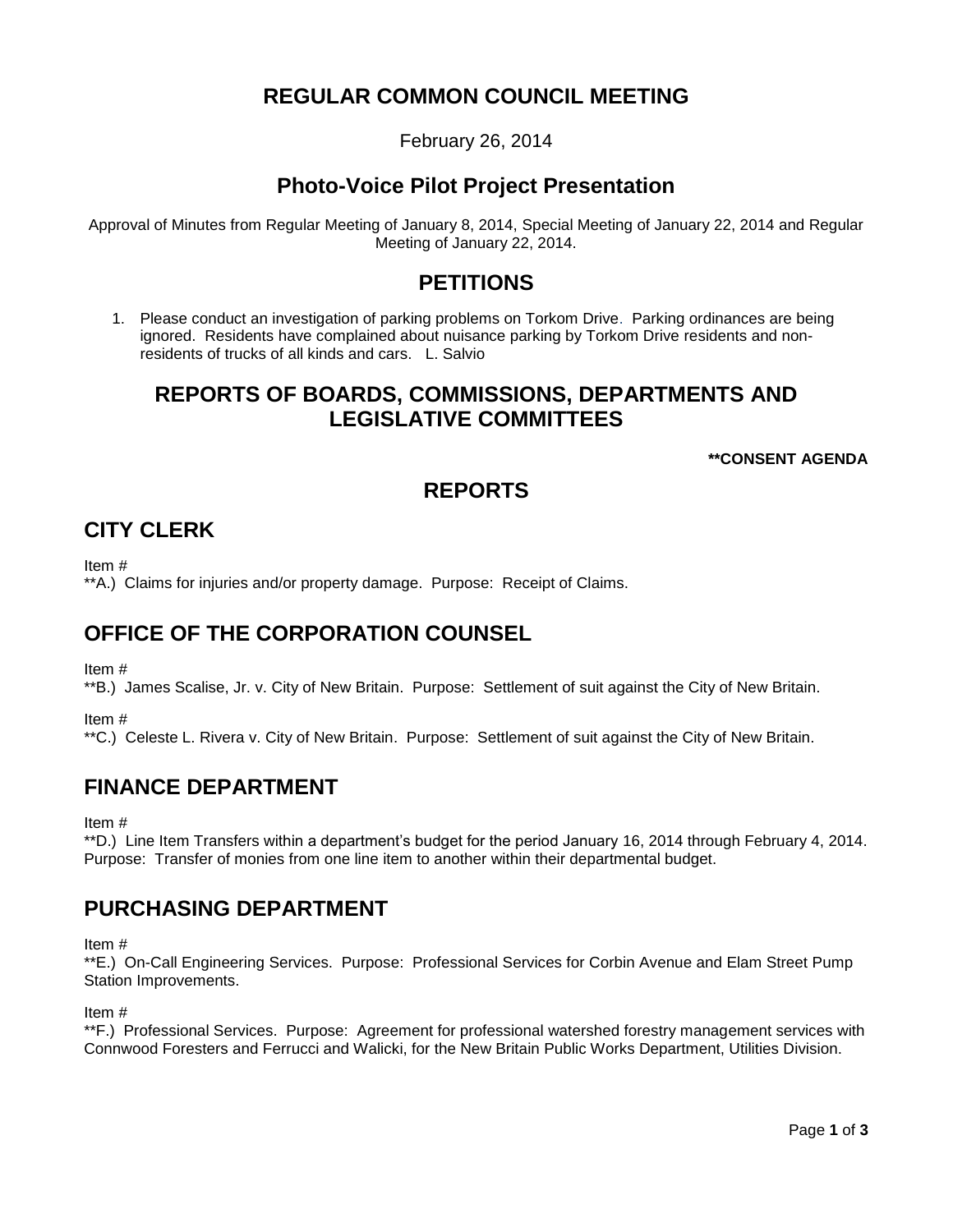Item #

\*\*G.) Cooperative Purchasing. Purpose: Annual fire alarm system testing, inspection and full service contract for the Public Works Department, Utilities Division's filter plant, administration building and pump station.

Item #

\*\*H.) Sole Source. Purpose: Purchase of an Animal Control Transportation System for the New Britain Police Department's Animal Control Division.

Item #

\*\*I.) On-Call Engineering Services. Purpose: Fee for disposal of contaminated soil from unknown underground storage tank at 347 Washington Street and project completion report for environmental remediation at 246 Beaver Street, Beaver Street Reconstruction, State Project 88-174.

#### Item #

\*\*J.) Emergency Purchase Order. Purpose: Road salt for the Public Works Department.

## **DEPARTMENT OF PROPERTY MANAGEMENT**

Item # 32617

\*\*K.) Reference to Petition 32617. Purpose: Parking Maintainer checked all meters on Washington Street and confirmed meters are properly functioning.

## **TAX DEPARTMENT**

Item #

\*\*L.) Tax abatements, corrections and refunds.

### **RESOLUTIONS**

Item#

1.) Execute contract amendment with Donald S. Lukowski & Associates for proposed services. Purpose: Extend current contractual agreement for additional term. C. Carlozzi, Jr.

#### Item #32472

2.) Amend Section 2-22 of the Code of Ordinances. Purpose: Allow for public participation during any regularly scheduled meeting and/or special meeting of the Common Council. C. Carlozzi, Jr., J. Giantonio, W. Pabon, E. Sanchez

Item #

3.) Agreement between the City of New Britain and the Kensington Fire District. Purpose: Authorizing Deputy Director of Public Works Water/Sewer Division to execute an agreement with the Kensington Fire District for purchasing of emergency sewer services. C. Carlozzi, Jr., E. Magnuszewski, E. Sanchez

Item #31989

4.) Amend Code of Ordinances. Purpose: Delete Article XVIV Sections 14-400 through 14-406, License for Residential Rental Real Property, of the New Britain Code of Ordinances. C. Carlozzi, Jr., D. DeFronzo, E. Sanchez

Item #

5.) Beaver Street reconstruction project. Purpose: Acquisition of 246 Beaver Street from the State of Connecticut Department of Transportation. M. Trueworthy, W. Pabon, E. Sanchez